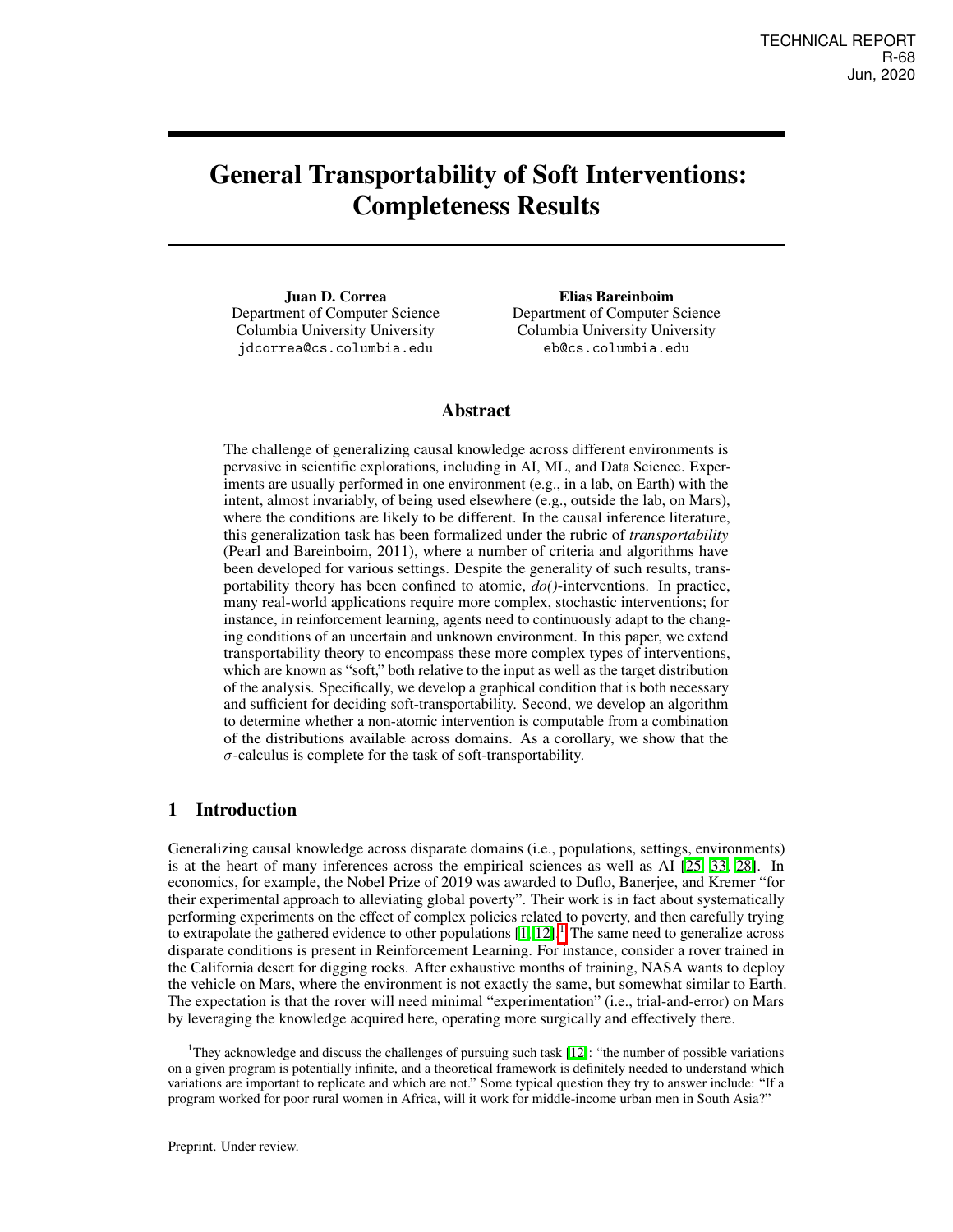<span id="page-1-0"></span>

Figure 1:  $\overline{(\mathbf{a})}$  A causal graph representing the target domain  $\pi^*$  (before intervention).  $\overline{(\mathbf{b})}$  and  $\overline{(\mathbf{c})}$ filled squared nodes encode the differences between  $\pi^*$  and  $\pi^1$ ,  $\pi^2$ . Squared hollow nodes indicate intervened variables due to policies  $\sigma^1$ ,  $\sigma^2$ . [\(d\)](#page-1-0) represents  $\pi^*$  under the intended policy  $\sigma^*_{X_1,X_2}$ .

The solution to these apparently disparate tasks faced by Duflo, NASA, and so many other scientists, perhaps surprisingly, relies on a common ingredient, namely, the invariances of some causal mechanisms shared across the different settings. The task of leveraging causal invariances so as to extrapolate experimental knowledge across settings has been formally studied in the causal inference literature under the rubric of *transportability* [\[27,](#page-9-3) [2,](#page-8-2) [18,](#page-8-3) [19,](#page-8-4) [4,](#page-8-5) [5\]](#page-8-6). Recent work by [\[21\]](#page-9-4) provided complete graphical and algorithmic treatment for this task, bringing under the same umbrella previous identification results on how to combine observations and experiments [\[36,](#page-9-5) [34,](#page-9-6) [30,](#page-9-7) [15,](#page-8-7) [3,](#page-8-8) [20\]](#page-9-8).

Most of this literature, however, focus on *atomic* interventions, often times represented by the celebrated *do*-operator  $[24, 25]$  $[24, 25]$ , Ch. 3]. Formally,  $do(X=x)$  represents the symbolic operation of replacing the underlying causal mechanism that naturally dictates the behavior of variable *X* with a constant value x. While the  $do(\cdot)$  is a grounding element in causal analysis, many real-world situations involve *soft interventions*, or *policy interventions*, which respond in a stochastic manner to other variables in the system  $[38, 14, 7, 26]$  $[38, 14, 7, 26]$  $[38, 14, 7, 26]$  $[38, 14, 7, 26]$  $[38, 14, 7, 26]$  $[38, 14, 7, 26]$  $[38, 14, 7, 26]$ . The do-operator was used to support some types of soft interventions [\[25,](#page-9-0) Ch. 4], and was expanded towards a broader set of interventions in the context of dynamic plans  $[29, 35, 11, 32, 8, 9]$  $[29, 35, 11, 32, 8, 9]$  $[29, 35, 11, 32, 8, 9]$  $[29, 35, 11, 32, 8, 9]$  $[29, 35, 11, 32, 8, 9]$  $[29, 35, 11, 32, 8, 9]$  $[29, 35, 11, 32, 8, 9]$  $[29, 35, 11, 32, 8, 9]$  $[29, 35, 11, 32, 8, 9]$  $[29, 35, 11, 32, 8, 9]$  $[29, 35, 11, 32, 8, 9]$ . Despite the generality of these results, there is still no formal treatment of transportability/generalizability settings in the context of soft interventions.

For concreteness, consider a medical setting (e.g., in the context of HIV, Cancer, and Chronic Diseases  $[22, 23]$  $[22, 23]$  $[22, 23]$ ), where patient data collected under different treatment protocols and locations need to be combined to generate a policy in a different site. In the causal graph in Fig.  $\prod_{i=1}^{n} (a_i)$ ,  $X_1$  and  $X_2$  are treatments applied in sequence,  $Z$  is a secondary condition detected after the first treatment  $(X_1)$  that affects the application of *X*2, and *Y* represents survival. With the task of designing a new protocol  $\sigma_{X_1, X_2}^*$  to treat the condition, three sources of data are available:

- 1. an observational study from the current hospital  $(\pi^*)$ , where the protocol is to be implemented;
- 2. a controlled study from hospital  $\pi^1$  that is under policy  $\sigma^1$ , where treatment  $X_1$  is randomized and  $X_2$  administered only if  $X_1$  is given; and
- 3. another controlled study from hospital  $\pi^2$  that follows protocol  $\sigma^2$ , where the treatment  $X_1$  is applied as in  $\pi^*$  but  $X_2$  is determined by  $X_1$  and the secondary condition  $Z$ .

Figs.  $\overline{I(b)}$  represent the *selection diagrams* (to be formally defined in the next section) that show the qualitative differences between  $\pi^*$  and, respectively,  $\pi^1$  and  $\pi^2$ . The square nodes pointing to *Y* and *Z* indicate that the corresponding distributions are different for the populations of hospitals  $\pi^1$  and  $\pi^2$ , respectively. The square nodes annotated with  $\sigma^1$  and  $\sigma^2$  point to treatment variables following the protocols described above. Given the causal description of these protocols, the question is then – how to combine these various datasets, collected across disparate conditions, so as to estimate the effect of the new policy in  $\pi^*$ , i.e.,  $P^*(Y; \sigma_{X_1, X_2}^*)$ ? It turns out that the new policy can be evaluated from the available data using the following formula:

<span id="page-1-1"></span>
$$
P^*(y; \sigma_{X_1, X_2}^*) = \sum_{x_1, z, x_2} \underbrace{P^2(y \mid x_1, x_2; \sigma^2)}_{\text{from } \pi^2} \underbrace{P^1(z \mid x_1; \sigma^1)}_{\text{from } \pi^1} \underbrace{P(x_2 \mid z, x_1; \sigma^*) P(x_1; \sigma^*)}_{\text{defined by } \sigma_{X_1, X_2}^*} \tag{1}
$$

This is a delicate mixture of soft experimental data from  $\pi^1$  and  $\pi^2$ , where each of the factors alone are not sufficient, but combined they are necessary for the evaluation of the new policy. In this paper, our goal is to explicate this non-trivial formula, and, more broadly, characterize under what conditions the causal effect of a new policy can be computed from disparate data sources.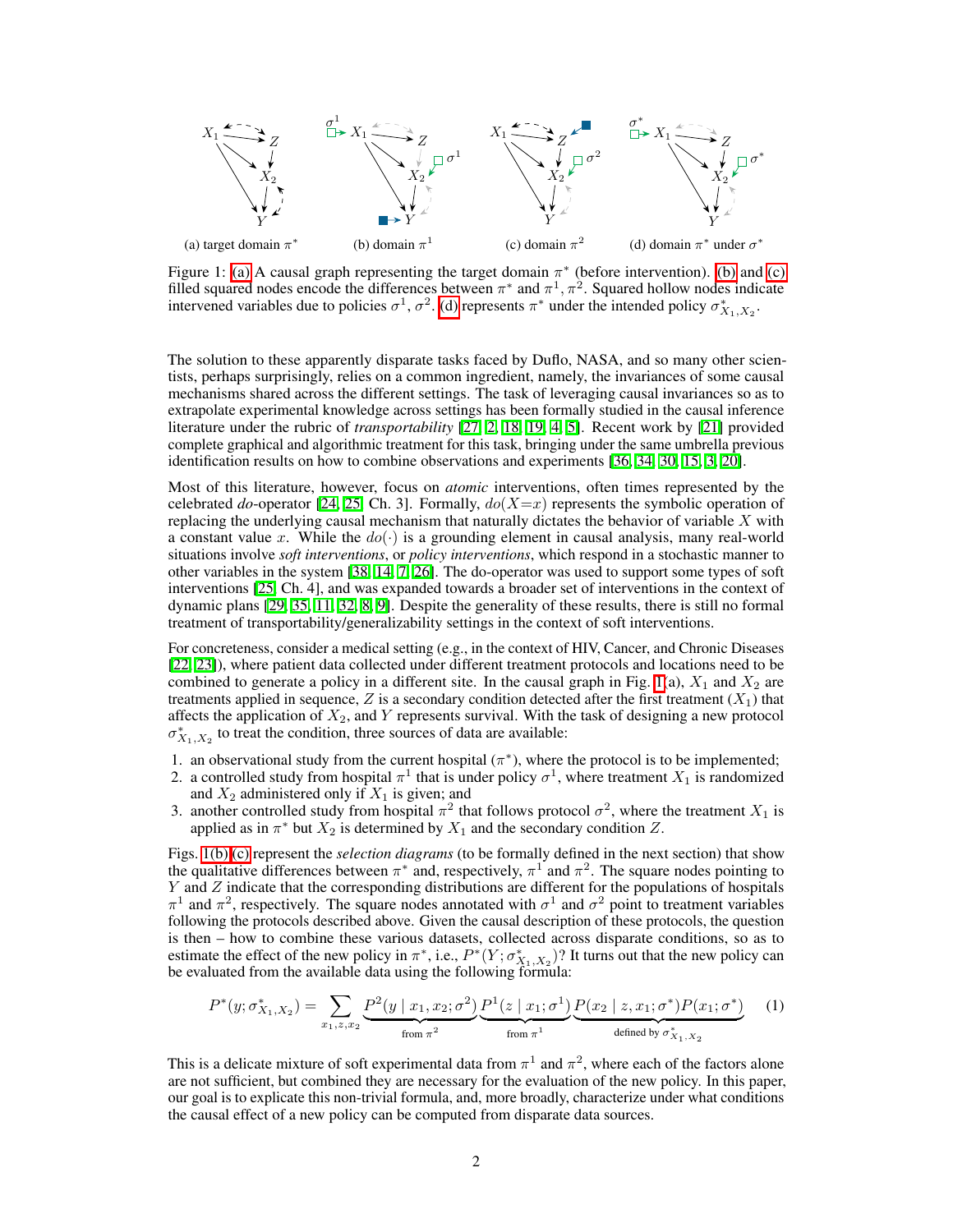<span id="page-2-0"></span>

| Type              | Strategy                           | Function                                                                                                           |
|-------------------|------------------------------------|--------------------------------------------------------------------------------------------------------------------|
| Idle              | $\sigma x = \emptyset$             | $f'_x = f_x$                                                                                                       |
| Atomic/ $do$      | $\sigma x = x$                     | $f'_x = x$ , for some $x \in Dom(X)$                                                                               |
| Conditional       | $\sigma_X = g(\mathbf{Pa}'_x)$     | $f'_x = g(\mathbf{Pa}'_x)$                                                                                         |
| Stochastic/Random | $\sigma_X = P'(X  \mathbf{Pa}_x')$ | $f'_x$ s.t. $P'(x \mathbf{Pa}'_x) = \sum_{\mathbf{u}'_x} P(f'_x(\mathbf{Pa}'_x, \mathbf{u}_x) = x)P(\mathbf{u}_x)$ |

Table 1: Summary of the types of interventions considered. Each row contains the type of intervention, its representation using the regime indicator and the way the corresponding replacement function.

More specifically, our contributions are as follow:

- 1. **Reduction to atomic case.** We reduce the problem of transporting  $P^*(y; \sigma_X)$  to that of transporting the effect of an atomic-intervention. We then prove the tightness of the reduction.
- 2. Algorithmic solution. We design an efficient algorithm to determine the existence of an estimand for the effect of a non-atomic intervention as a function of the available distributions.
- 3. Symbolic characterization. We prove that the  $\sigma$ -calculus is necessary and sufficient for the task of transportability when both the input and the output distributions involve soft interventions.
- 4. Graphical characterization. We derive a complete graphical condition for this task.

Preliminaries. Random variables are represented with uppercase letters (e.g, *C*) and their realizations with lowercase ones (e.g, *c*). Letters in bold (e.g, C) represent sets of variables, and lowercase-bold letters (e.g., c) a joint value assignment for the variables in the set. Given a graph *G*,  $\mathcal{G}_{\overline{W}X}$  is the result of removing edges coming into variables in W and going out from variables in X. Also,  $G_{\text{[C]}}$  is the subgraph of G made only of nodes in C $\subset$ V and the edges between them. We define  $Pa(\mathbf{C})$  and  $An(\mathbf{C})$ , as the union of  $\mathbf{C}\subset \mathbf{V}$  with its parents and ancestors in the graph, respectively.

We use the Structural Causal Model (SCM) paradigm  $[25]$ , Ch. 7] to represent the causal structure of the system and elucidate the effects of changing it. An SCM  $M$  is a 4-tuple  $\langle U, V, \mathcal{F}, P(u) \rangle$ , where  $\bar{U}$  is a set of exogenous (latent) variables;  $\bar{V}$  is a set of endogenous (observable) variables; *F* is a collection of functions  $\{f_i\}_{V_i \in \mathbf{V}}$ . Each  $f_i$  is a mapping from a set of exogenous variables  $U_i \subseteq U$  and a set of endogenous variables  $\text{Pa}_i \subseteq V \setminus \{\overline{V_i}\}\$  to the domain of  $V_i$ . The uncertainty is encoded through a probability distribution over the exogenous variables,  $P(\mathbf{U})$ . Each SCM M induces a *causal diagram* where every  $V_i \in \mathbf{V}$  is a vertex, there is a directed edge  $(V_j \rightarrow V_i)$  for every  $V_i \in \mathbf{V}$  and  $V_j \in \mathbf{Pa}_i$ , and a bidirected edge  $(V_i \leftarrow \rightarrow V_j)$  for every pair  $V_i, V_j \in \mathbf{V}$  such that  $U_i \cap U_j \neq \emptyset$  ( $V_i$  and  $V_j$  have a common exogenous parent). We assume the underlying model is recursive, that is, there are no cyclic dependencies among the variables.

The variables in a causal diagram *G* can be partitioned into maximal sets called *C-components* such that two variables belong to the same C-component if they are connected in  $\mathcal G$  by a path made entirely of bidirected edges. For instance the graph in Fig.  $\overline{I(a)}$  induces two C-components  $\{X_1, Z\}$  and *{X*2*, Y }*. In the absence of bidirected edges, every variable forms its own component.

An intervention on a variable *X* replaces  $f_x$  with a new function  $f'_x$  of some  $\mathbf{Pa}'_x \subseteq \mathbf{V} \setminus \{X\}$  and variables  $\mathbf{U}'_x$ .  $\mathbf{Pa}'_x$  could differ from  $\mathbf{Pa}_x$ , and  $\mathbf{U}'_x \cap \mathbf{U} = \emptyset$ . We consider four types of interventions summarized in Table  $\prod$ . An *idle* intervention leaves the function as it is, so we often omit  $\sigma_X = \emptyset$  in any expression. *Atomic* interventions fix the intervened variable to a constant value. *Conditional* and *stochastic* interventions allow the intervened variable to change as a deterministic function or a conditional probability distribution of a set of observable parents. For interventions on a set of variables  $X \subseteq V$  let  $\sigma_X = {\{\sigma_X\}}_{X \in X}$ , that is, the result of applying one intervention after the other. Each  $\sigma_X$  affects a different variable, so the order in which they are considered is not important. Given an intervention  $\sigma_{\mathbf{X}}$  a new model can be defined as  $\mathcal{M}_{\sigma_{\mathbf{X}}} = \langle \mathbf{V}, \mathbf{U} \cup \mathbf{U}'_{\mathbf{x}}, \mathcal{F}', P(\mathbf{U}, \mathbf{U}'_{\mathbf{x}}) \rangle$ ,<br>where  $\mathbf{U}'_{\mathbf{x}} = \bigcup_{X \in \mathbf{X}} \mathbf{U}'_{x}$  and  $\mathcal{F}' = (\mathcal{F} \setminus \{f_{x}\}_{X \in \mathbf{X}}$ interventions that result in a recursive  $M_{\sigma_{\mathbf{x}}}$ . The model  $M_{\sigma_{\mathbf{x}}}$  induces a probability distribution

$$
P(\mathbf{v};\sigma_{\mathbf{X}}) = \sum_{\mathbf{u},\mathbf{u}'_{\mathbf{x}}}\prod_{\{i|V_i\in\mathbf{X}\}} P(v_i|\mathbf{pa}_i,\mathbf{u}_i,\mathbf{u}'_i;\sigma_{\mathbf{X}}) P(\mathbf{u}'_{\mathbf{x}};\sigma_{\mathbf{X}})\prod_{\{i|V_i\in\mathbf{V}\setminus\mathbf{X}\}} P(v_i|\mathbf{pa}_i,\mathbf{u}_i) P(\mathbf{u}),\tag{2}
$$

and a causal graph  $\mathcal{G}_{\sigma_{\mathbf{X}}}$ . Following the representation in [\[8\]](#page-8-12) we annotate  $\mathcal{G}_{\sigma_{\mathbf{X}}}$  with extra nodes called *regime indicators* [\[10\]](#page-8-14) to mark the variables in  $\mathcal{M}_{\sigma_{\mathbf{x}}}$  whose functions have been replaced relative to *M*. Specifically,  $\mathcal{G}_{\sigma_{\mathbf{X}}}$  contains a node  $\sigma_{X_i}$  for every  $X_i \in \mathbf{X}$  together with an edge  $(\sigma_{X_i} \to X_i)$ .

The proofs are provided in the Appendix (Supplemental Material).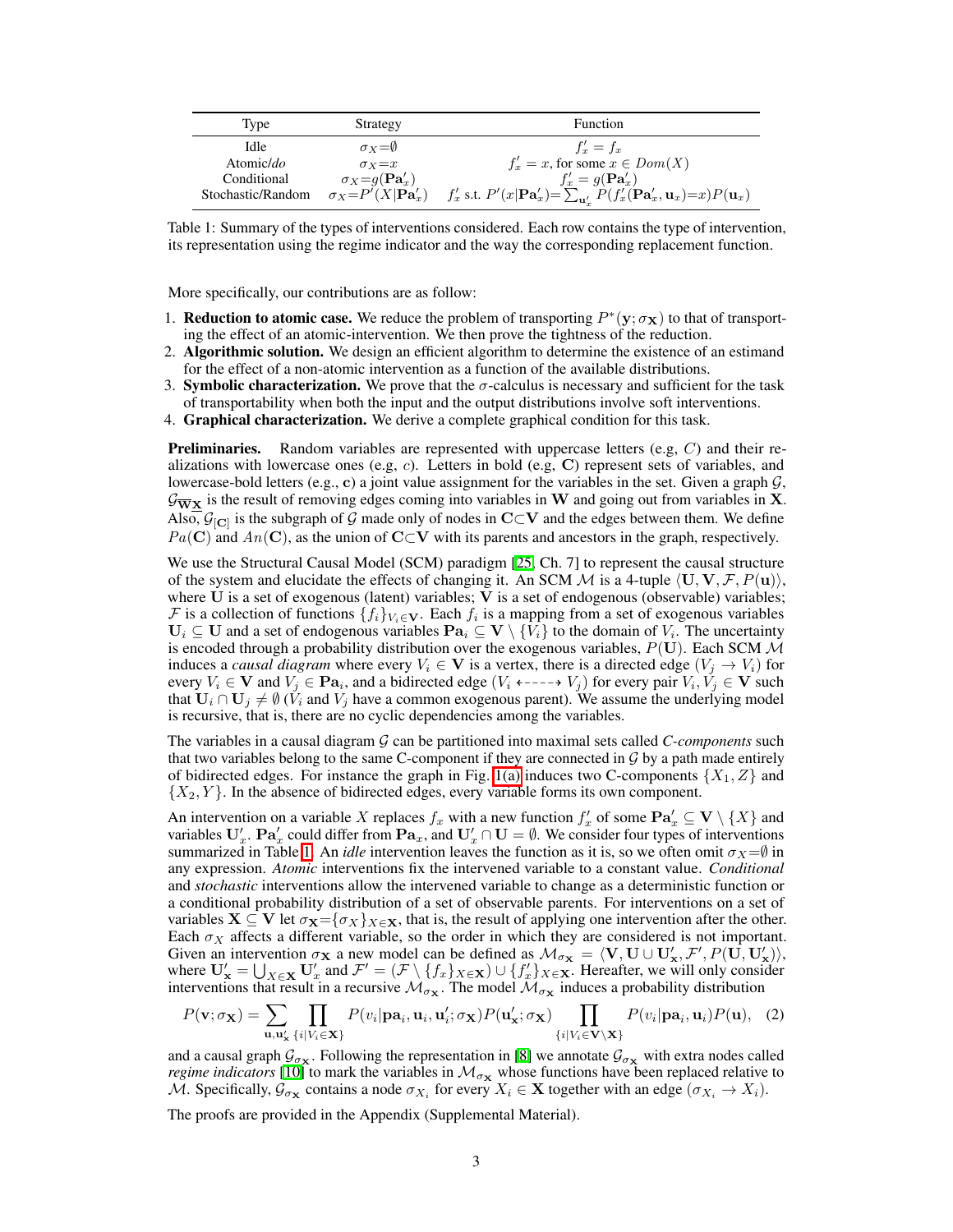<span id="page-3-0"></span>

Figure 2: Graphs representing the natural regime in  $\pi^*$ , the regime after the target intervention and a (summarized) selection diagram comparing  $\pi^*$  with  $\pi^1$  and  $\pi^2$ .

#### <span id="page-3-1"></span>2 Transporting Causal Relations across Domains

Our goal is to predict the effect of a soft intervention  $\sigma_{\bf X}$  using assumptions encoded in the form of a graph and different observational and/or experimental distributions arising from different domains. Let  $\Pi = {\pi^*, \pi^1, \pi^2, \ldots}$  be the set of domains/populations involved in the analysis where  $\pi^*$  has a special status as the *target* domain where the query is to be inferred.

To better understand this setting, let us consider an example of a hypothetical study of governmentbacked loan programs and successful payment of family house purchases (inspired on studies such as  $[6, 17]$  $[6, 17]$  $[6, 17]$ ). In city  $\pi^*$ , the percentage of the value of the property that can be borrowed (*X*) depends mainly on the credit history of the applicant (*W*) and his current employment conditions. The amount borrowed (or principal), *Z*, depends on the allowed percentage and the characteristics (*R*) of the property — mainly cost and location — as well as financial aspects of the borrower. The goal of the policy is to increase the number of families purchasing their own homes and paying their mortgages, so *Y* represents an indicator of the progress of the payment after a certain amount of years. Fig.  $\overline{2(a)}$ represents this situation in  $\pi^*$ . In  $\pi^1$ , the distributions of credit history *W* is different than in  $\pi^*$ , while the distribution of *R* differs in  $\pi^2$ . We formalize next the notion of "discrepancy".

**Definition 1** (Domain Discrepancy). Let  $\pi^a$  and  $\pi^b$  be domains associated, respectively, with SCMs  $\mathcal{M}^a$  and  $\mathcal{M}^b$  conforming to a causal diagram *G*. We denote by  $\Delta^{a,b} \subset \mathbf{V}$  a set of variables such that, for every  $V_i \in \Delta^{a,b}$ , there might exist a discrepancy if  $f_i^a \neq f_i^b$  or  $P^a(\mathbf{U}_i) \neq P^b(\mathbf{U}_i)$ .

We will write  $\Delta^{*,i}$  simply as  $\Delta^i$  to represent the differences between the target and each source domain, with  $\Delta^* = \emptyset$ . In this example,  $\Delta^1 = \{W\}$  and  $\Delta^2 = \{R\}$ , which can be encoded in a *selection diagram*  $\mathcal{G}^{\Delta}$  shown in Fig.  $\overline{2(c)}$ , which according to the following definition:

**Definition 2** (Selection Diagram). Given a causal diagram  $G^i = \langle V, E \rangle$  and domain discrepancies  $\Delta^i$ , let  $\mathbf{S} = \{S_v \mid \exists_{i=1}^n V \in \Delta^i\}$  be called *selection variables*. Then, a *selection diagram*  $\mathcal{G}^{\Delta_i}$  is defined as a graph  $\langle \mathbf{V} \cup \mathbf{S}, \mathbf{E} \cup \{S_v \to V\}_{S_v \in \mathbf{S}}\rangle$ .

Policy makers in city  $\pi^*$  are planning to increase the percentage X by offering loaners insurance from default, while the percentage ought is above the regular threshold, for properties within certain locations. We denote this policy as  $\sigma_X^*$  and represent the resulting regime in Fig. [2\(b\).](#page-3-0) To assess the impact of such policy, data of the current mortgage payments in  $\pi^*$  have been collected together with data from other two cities,  $\pi^1$  and  $\pi^2$ . The administration of  $\pi^1$  allocated loans where the amount *Z* was determined as a function of the allowed percentage (*X*) and the property (*R*), as depicted in Fig.  $3(a)$ . In city  $\pi^2$ , a study selected borrowers at random and had loaners process their applications with randomized credit history  $W$ , to observe its effect on  $Y$  (Fig.  $\overline{3(6)}$ ). Data available in each domain is specified by  $\mathbb{Z} = {\mathbb{Z}^i \mid \pi^i \in \Pi}$ , where each  $\mathbb{Z}^i = {\sigma_{\mathbf{Z}_1}, \sigma_{\mathbf{Z}_2}, \ldots}$ ,  $\mathcal{Z}_j \subseteq \mathbf{V}$ , corresponds to domain  $\pi^{i}$ . This means that distributions  $\{P^{i}(\mathbf{V}; \sigma_{\mathbf{Z}_{j}}) \mid \mathbf{Z}_{j} \in \mathbb{Z}^{i}\}_{\mathbb{Z}^{i} \in \mathbb{Z}}$  are assumed to be available. Notice that  $P^i(\mathbf{V}; \sigma_{\emptyset}) = P^i(\mathbf{V})$  is a valid distribution and describes the observational (noninterventional) distribution in domain  $\pi^i$ . In this example,  $\mathbb{Z} = {\mathbb{Z}^* = {\sigma_\emptyset}, \mathbb{Z}^1 = {\sigma_Z}, \mathbb{Z}^2 = {\sigma_W}}.$ 

The effect of the new policy  $\sigma_X^*$  can be measured by comparing  $E[Y; \sigma_X^*]$  with  $E[Y]$  for  $\pi^*$ . While the later is readily estimable via  $P^*(Y)$ , which is part of the input; the challenge is to assess  $P^*(Y; \sigma_X^*)$ . The ability to infer the target effect from the input distributions is formalized next.

**Definition 3** (Effect Transportability). Let  $Y, X, W \subset V$  with  $W \cap Y = \emptyset$ . The (conditional) effect intervention  $\sigma_X$  on a set of outcome variables Y, conditional on W,  $P^*(y|w; \sigma_X)$ , in a target environment  $\pi^*$ , is said to be transportable from  $\langle \mathcal{G}^{\Delta}, \mathbb{Z} \rangle$ , if it is uniquely computable from the set of distributions  $\mathbb{Z}$  for every assignment  $(y, w)$  and every set of models  $\{\mathcal{M}^i\}_{\pi^i \in \Pi}$  inducing  $\mathcal{G}^{\Delta}$  and  $\mathbb{Z}$ .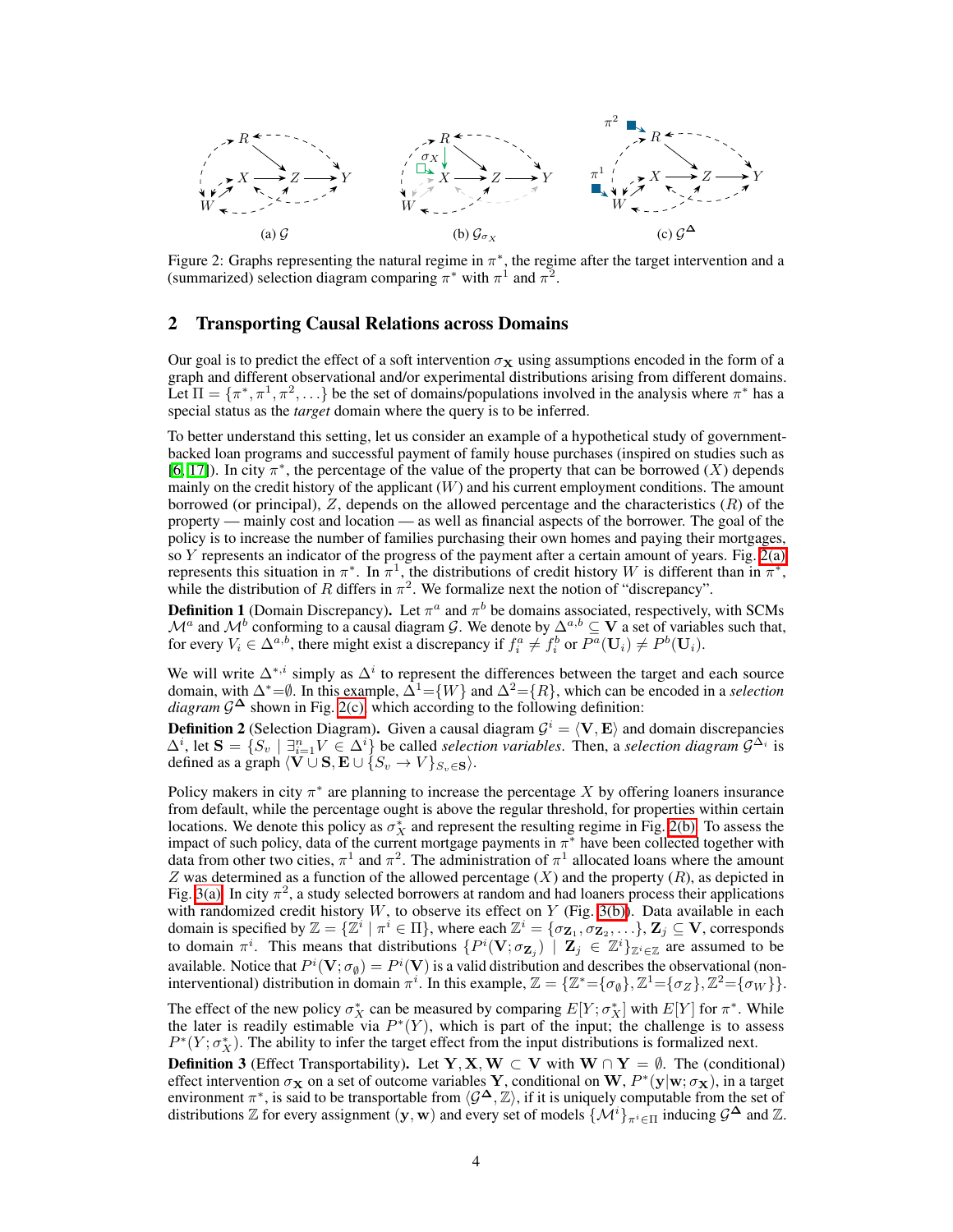<span id="page-4-0"></span>

Figure 3: Selection diagrams specific to domains  $\pi^1$  and  $\pi^2$  under interventions  $\sigma_Z^1$  and  $\sigma_W^2$ .

To solve this particual transportability instance, we use  $\sigma$ -calculus [\[9\]](#page-8-13) and standard probability axioms.  $2 \text{ For simplicity } \sigma_X = \sigma_X^*$ ,  $\sigma_Z = \sigma_Z^1$  and  $\sigma_W = \sigma_W^2$  are simply written as  $\sigma_X$ ,  $\sigma_Z$  and  $\sigma_W$ .

$$
P^*(y;\sigma_X) = \sum_{r,x,z} P^*(y|z,x,r;\sigma_X) P^*(z|x,r;\sigma_X) P^*(x|r;\sigma_X) P^*(r;\sigma_X).
$$
 (3)

By rule 3 and the separation  $(R \perp\!\!\!\perp X)$  in  $\mathcal{G}_{\sigma_X^*\overline{X}}$  and  $\mathcal{G}_{\overline{X}}$ , we have  $P^*(r; \sigma_X)=P^*(r)$ , which is estimable from the input distribution  $P^*(V)$ . The factor  $P^*(x|r; \sigma_X)$  is determined by  $\sigma_X^*$  (and the policy's specification). For the second factor,  $P^*(z|x, r; \sigma_X) = P^*(z|x, r; \sigma_X, \sigma_W)$  by rule 3 and  $(Z \perp\!\!\!\perp W \mid X, R)$  in  $\mathcal{G}_{\sigma_X \sigma_W \overline{W}}$  and  $\mathcal{G}_{\sigma_X \overline{W}}$ . Then, by rule 2 and  $(Z \perp\!\!\!\perp X \mid R)$  in  $\mathcal{G}_{\sigma_X \sigma_W \underline{X}}$ and  $\mathcal{G}_{\sigma_W \underline{X}}$ , we obtain  $P^*(z|x, r; \sigma_W)$ . From the graph  $\mathcal{G}_{\sigma_W}^{\Delta_2}$  (Fig. [3\(b\)\)](#page-4-0),  $(Z \perp\!\!\!\perp S_r | R, X)$  hence  $P^*(z|x, r; \sigma_W) = P^2(z|x, r; \sigma_W)$  estimable from the given  $P^2(\mathbf{V}; \overline{\sigma_W} = \sigma_W^2)$ .

The first factor is equal to  $P^*(y|z, x, r; \sigma_X, \sigma_Z=z)$  by rule 2 and  $(Y \perp Z \mid X, R)$  in  $\mathcal{G}_{\sigma_X \sigma_Z=zZ}$ and  $\mathcal{G}_{\sigma X Z}$ . We remove the observed *X* by rule 1 and  $(Y \perp\!\!\!\perp X \mid Z, R)$  in  $\mathcal{G}_{\sigma X \sigma Z = z}$  Then, by rule 3 and  $(Y \perp\!\!\!\perp X \mid Z, R)$  in  $\mathcal{G}_{\sigma_X \sigma_Z = z\overline{X}}$  and  $\mathcal{G}_{\sigma_Z = z\overline{X}}$  this is equal to  $P^*(y|z, r; \sigma_Z = z)$  and transportable from  $\pi^1$  since  $(Y \perp \!\!\!\perp S_w \mid Z, R)$ . We sum over *X* and use rule 2 with  $(Y \perp \!\!\!\perp Z \mid X, R)$  in  $\mathcal{G}_{\sigma_Z = z\underline{Z}}$ and  $\mathcal{G}_{\sigma_Z}$  to exchange  $\sigma_Z = z$  with  $\sigma_Z = \sigma_Z^1$  (see Appendix B for the detailed derivation). Then

$$
P^*(y;\sigma_X) = \sum_{r,x,z} \underbrace{\left(\sum_{x'} P^1(y|z,x',r;\sigma_Z) P^1(x'|r;\sigma_Z)\right)}_{\text{from }\sigma_Z^1 \text{ in }\pi^1} \underbrace{P^2(z|x,r;\sigma_W)}_{\text{from }\sigma_W^2 \text{ in }\pi^2} \underbrace{P^*(x|r;\sigma_X^*)}_{\text{def. }\sigma_X^*} \underbrace{P^*(r)}_{\text{from }\pi^*}.
$$
 (4)

For treating this kind of transportability instance, we will leverage the theory of transportability for atomic interventions. Accordingly, we establish a crisp relationship between any transportability instance with soft interventions and its atomic counterpart.

<span id="page-4-2"></span>**Theorem 1.** Let  $Y, X \subseteq V$  *be any two sets of variables, and let*  $\sigma_X^*$  *be an atomic, conditional or stochastic intervention. Then, the effect of*  $\sigma^*_{\mathbf{X}}$  *on*  $\mathbf{Y}$  *can be written as* 

$$
P^*(\mathbf{y}; \sigma_{\mathbf{X}} = \sigma_{\mathbf{X}}^*) = \sum_{\mathbf{d} \setminus \mathbf{y}} P^*(\mathbf{d} \setminus \mathbf{x}; \sigma_{\mathbf{X}} = \mathbf{x}) \prod_{X \in \mathbf{X} \cap \mathbf{D}} P^*(x \mid \mathbf{pa}_x; \sigma_{\mathbf{X}} = \sigma_{\mathbf{X}}^*).
$$
 (5)

*Moreover, this effect is transportable from*  $\langle G^{\Delta}, \mathbb{Z} \rangle$  *if and only if*  $P^*(d \setminus x; \sigma_{\mathbf{X}} = x)$  *is transportable from*  $\langle \mathcal{G}^{\mathbf{\Delta}}, \mathbb{Z} \rangle$ *, where*  $\mathbf{D} = \overline{A}n(\mathbf{Y})_{\mathcal{G}_{\sigma_{\mathbf{X}}}}$ *.* 

For the example just discussed,

$$
P^*(y; \sigma_X) = \sum_{r, x, z} P^*(y, z, r; \sigma_X = x) P^*(x | r; \sigma_X = \sigma_X^*),
$$
\n(6)

where the first factor can be transported with a similar derivation to the one described above.

Given the tightness of the reduction provided by Thm.  $\Pi$  one may surmise that it is possible to blindly use standard transportabilitry algorithms (e.g., GTR  $[21]$ ) to solve for soft interventions. In particular, one could pretend that the input consist of *do*()-experiments, as it is expected by GTR. We obtain the following output upon the application of such approach to the the first example discussed:

$$
P^*(y; \sigma_{X_1, X_2}^*) = \sum_{x_1, z, x_2} P^2(y|x_1, do(x_2))P^1(z|do(x_1, x_2))P(x_2|z, x_1; \sigma^*)P(x_1; \sigma^*).
$$
 (7)

In this case, mapping the factors back to the actual input distributions is undetermined, despite the similarity with Eq. [\(1\)](#page-1-1). In particular, mapping  $P^1(z|do(x_1, x_2))$  to  $P^2(\mathbf{V}; \sigma_{X_1, X_2} = \sigma^1)$  since  $P^1(z|x_1;\sigma^1)$  is not necessarily equal to  $P^1(z;\sigma^1)$  nor  $P^1(z|x_1,x_2;\sigma^1)$  (for further details, see Appendix C). This motivates the algorithmic approach for soft transportability, as undertaken next.

<span id="page-4-1"></span><sup>&</sup>lt;sup>2</sup>The rules of  $\sigma$ -calculus are provided in Appendix A.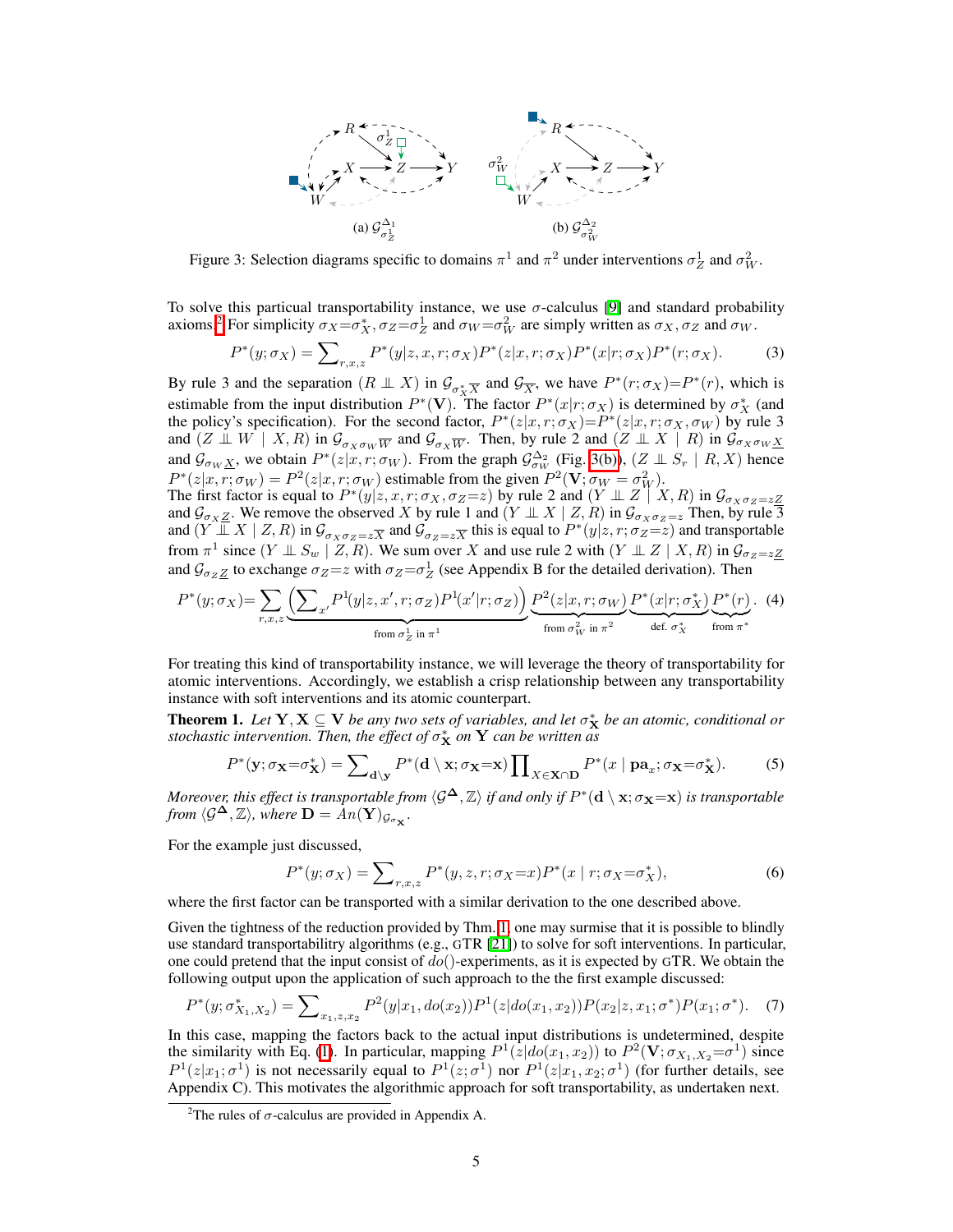#### 3 A Complete Algorithm for Soft Transportability

Both input and output of the transportability task refer to probability distributions within different domains and for different interventions. A key building block of our algorithm is the ability to decompose such distributions in factors with the finest granularity possible. We use the concept of *C-factors* and *C-components* developed by [Tian and Pearl](#page-9-5) in [\[36,](#page-9-5) [37\]](#page-9-17).

For any  $C \subseteq V$ , the quantity  $Q^k[C; \sigma_X](v)$  is the *C-factor* of C under intervention  $\sigma_X$  in domain  $\pi^k$ , and denotes the following function

$$
Q^{k}[\mathbf{C};\sigma_{\mathbf{X}}](\mathbf{v}) = \sum_{\mathbf{u}(\mathbf{C})} \prod_{\{i|V_{i}\in\mathbf{C}\}} P^{k}(v_{i} \mid \mathbf{pa}_{i}, \mathbf{u}_{i};\sigma_{\mathbf{X}}) P^{k}(\mathbf{u}(\mathbf{C});\sigma_{\mathbf{X}}),
$$
\n(8)

where  $\mathbf{U}(\mathbf{C}) = \bigcup_{V_i \in \mathbf{C}} \mathbf{U}_i$ . When  $\mathbf{C} = \mathbf{V}$ ,  $Q^k[\mathbf{V}; \sigma_{\mathbf{X}}](\mathbf{v}) = P^k(\mathbf{v}; \sigma_{\mathbf{X}})$ . For simplicity we write  $Q^k[\mathbf{C}; \sigma_{\mathbf{X}}](\mathbf{v})$  as  $Q^k[\mathbf{C}; \sigma_{\mathbf{X}}], Q^k[\mathbf{C}; \sigma_{\mathbf{X}}]$  as  ${}^kQ[\mathbf{C}]$  if  $\sigma_{\mathbf{X}} = \emptyset, Q^k[\{V_i\}; \sigma_{\mathbf{X}}]$  just as  $Q^k[V_i; \sigma_{\mathbf{X}}]$ , and *Q*[C] when talking about C-factors in general, for any domain and intervention.

A C-factor  $Q[\mathbf{C}]$  can be further factorized according to the C-component structure of  $\mathcal{G}_{[\mathbf{C}]}$ , the subgraph with only variables in C, as stated in the following lemma from  $[37]$ .

<span id="page-5-3"></span>**Lemma 1.** *[C-component decomposition] Let*  $C \subseteq V$ ,  $C_1, \ldots, C_l$  *the C-components of*  $\mathcal{G}_{[C]}$ *. Then* 

<span id="page-5-4"></span>
$$
Q[\mathbf{C}] = \prod_{j} Q[\mathbf{C}_{j}], \tag{9}
$$

and for any topological order  $C_1 < C_2 < C_n$  of the variables in  $\mathbf C$ 

$$
Q[\mathbf{C}_j] = \prod_{\{C_i \in \mathbf{C}_j\}} \frac{Q[C_1, \dots, C_i]}{Q[C_1, \dots, C_{i-1}]}, \text{ where } Q[C_1, \dots, C_i] = \sum_{c_{i+1}, \dots, c_n} Q[\mathbf{C}]. \tag{10}
$$

This result allow us to decompose C-factors as products of minimal C-factors. Once both input and output distributions factorized that way, the task is solvable if every factor of the output can mapped to factors in the input distributions. First, we discuss how to match C-factors across different regimes:

<span id="page-5-2"></span>**Lemma 2.** Let  $X, Z \subset V$  *be disjoint sets of variables,*  $\sigma_X$  *and*  $\sigma_Z$  *be any two interventions, and*  $\mathbf{C} \subseteq \mathbf{V}$ *. Then,*  $Q[\mathbf{C}; \sigma_{\mathbf{X}}, \sigma_{\mathbf{Z}}] = Q[\mathbf{C}; \sigma_{\mathbf{X}}]$  *whenever*  $\mathbf{C} \cap \mathbf{Z} = \emptyset$ *.* 

<span id="page-5-1"></span>For instance, the C-factor  $Q^*[Z, Y]$  in Fig. [1\(a\)](#page-1-0) is equal to  $Q^*[Z, Y; \sigma_{X_1, X_2}]$  because  $\{Z, Y\}$  does not intersect  $\{X_1, X_2\}$ . Similarly, in Fig.  $\frac{3(a)}{b}$   $\frac{b}{c}$ ,  $Q^1[R, Y; \sigma_Z^1] = Q^1[R, Y; \sigma_Z^2, \sigma_W^2] = Q^1[R, Y]$ because  $\{R, Y\}$  is not affected by  $\sigma_Z^1$  or  $\sigma_W^2$ . Next, we consider matching C-factors across domains: **Lemma 3.** Let  $G^{\Delta}$  be a selection diagram for  $\langle M^k, M^l \rangle$ , then  $Q^k[\mathbf{C}; \sigma_{\mathbf{X}}] = Q^l[\mathbf{C}; \sigma_{\mathbf{X}}]$  if  $G^{\Delta}$  does *not contain selection nodes*  $S_{v_i}$  *pointing to any variable in*  $V_i \in \mathbf{C}$ *, that is,*  $V_i \notin \Delta^{k,l}$ *.* 

From the selection diagram in Fig.  $\overline{2(c)}$ , we can infer  $Q^*[X, Z, Y] = Q^1[X, Z, Y] = Q^2[X, Z, Y]$ , and  $Q^*[W] = Q^2[W]$ , but not  $\overline{Q^*[\overline{W}]} = Q^1[W]$ , for example. Next, a query of interest can be written in terms of C-factors based on Thm. [1:](#page-4-2)

**Corollary 1.** Let  $Y, X \subseteq V$  be any two sets of variables, and let  $\sigma_X = \sigma_X^*$  be an atomic, conditional *or stochastic intervention. The effect of*  $\sigma_X$  *on* Y *is given by* 

$$
P^*(\mathbf{y}; \sigma_\mathbf{X} = \sigma_\mathbf{X}^*) = \sum_{\mathbf{d} \setminus \mathbf{y}} Q^*[\mathbf{X} \cap \mathbf{D}; \sigma_\mathbf{X} = \sigma_\mathbf{X}^*] Q^*[\mathbf{D} \setminus \mathbf{X}], \tag{11}
$$

*where*  $\mathbf{D} = An(\mathbf{Y})_{\mathcal{G}_{\sigma_{\mathbf{X}}}}$ *. Furthermore, this effect is transportable from*  $\langle \mathcal{G}^{\mathbf{\Delta}}, \mathbb{Z} \rangle$  *if and only if*  $Q^*$ [**D**  $\setminus$  **X**] *is transportable from*  $\langle G^{\Delta}, \mathbb{Z} \rangle$ *.* 

The effect of an intervention conditioned on some evidence  $\mathbf{W}=\mathbf{w}, P(\mathbf{y}|\mathbf{w}; \sigma_{\mathbf{X}})$ , may involve less C-factors than  $P(y, w; \sigma_X)$  depending on the topology of the graph. The exact factorization of the conditional query is given by the following theorem.

<span id="page-5-0"></span>**Theorem 2.** Let **Y**, **X**, **W**  $\subset$  **V**, **W**  $\cap$  **Y** =  $\emptyset$ ,  $\sigma$ **x** *be any intervention, and*  $\mathcal{G}_{\sigma$ **x** *the corresponding interventional causal graph. Then, the effect of*  $\sigma_\mathbf{X}$  *on*  $\mathbf{Y}$  *conditioned on*  $\mathbf{W}$  *is given by* 

$$
P(\mathbf{y}|\mathbf{w};\sigma_{\mathbf{X}}) = P(\mathbf{y}|\mathbf{w}_{\mathbf{y}};\sigma_{\mathbf{X}},\sigma_{\mathbf{W}_{\overline{\mathbf{y}}}} = \mathbf{w}_{\overline{\mathbf{y}}}) = \sum_{\mathbf{a}\backslash (\mathbf{y}\cup\mathbf{w}_{\mathbf{y}})} Q[\mathbf{A};\sigma_{\mathbf{X}}] / \sum_{\mathbf{a}\backslash \mathbf{w}_{\mathbf{y}}} Q[\mathbf{A};\sigma_{\mathbf{X}}] , \quad (12)
$$

*where*  $\mathbf{W}_y \subseteq \mathbf{W}$  *is the set of variables in*  $\mathbf{W}$  *connected to any*  $Y \in \mathbf{Y}$  *by any path (regardless of the directionality) in*  $\mathcal{G}_{\sigma_{\mathbf{X}}[\mathbf{D}]_{\mathbf{W}}}$ *, with*  $\mathbf{D}=An(\mathbf{Y}\cup\mathbf{W})_{\mathcal{G}_{\sigma_{\mathbf{X}}}}$ ,  $\mathbf{W}_{\overline{\mathbf{y}}}=\mathbf{W}\setminus\mathbf{W}_{\mathbf{y}}$ *, and*  $\mathbf{A}=An(\mathbf{Y}\cup\mathbf{W}_{\mathbf{y}})_{\mathcal{G}_{\sigma_{\mathbf{X}}}\mathbf{W}}$ . *Furthermore, this effect is transportable from*  $\langle G^{\mathbf{\Delta}}, \mathbb{Z} \rangle$  *iff*  $Q[\mathbf{A}; \sigma_{\mathbf{X}}]$  *is transportable from*  $\langle G^{\mathbf{\Delta}}, \mathbb{Z} \rangle$ *.*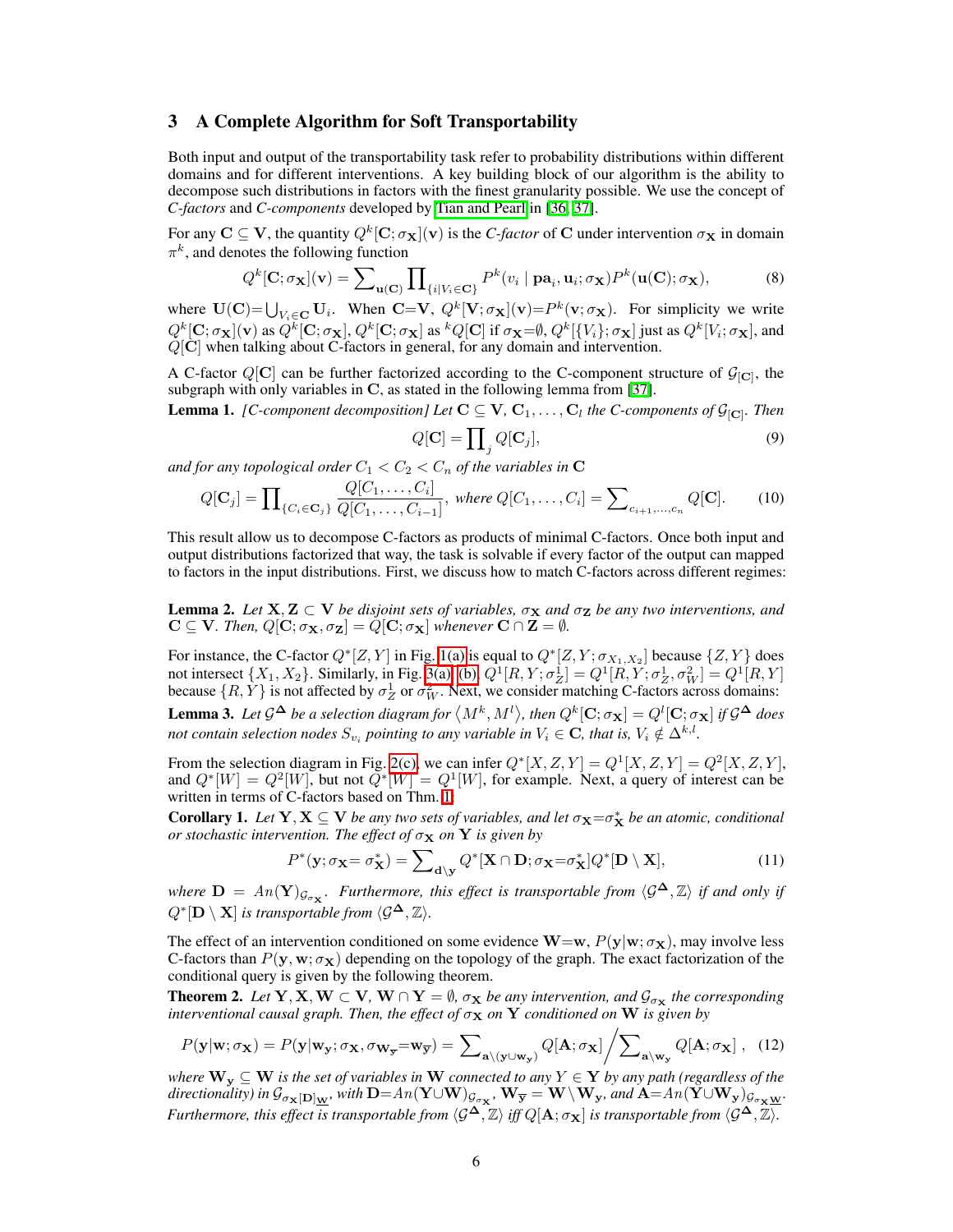<span id="page-6-1"></span>Algorithm 1  $\sigma$ -TR(Y, W,  $\sigma$ <sub>X</sub>, Z,  $\mathcal{G}^{\Delta}$ )

**Input:**  $G^{\Delta}$  selection diagrams over variables V for domains  $\Pi$ ;  $Y, W \subseteq V$  disjoint subsets of variables; an intervention  $\sigma_X^*$  defined over a set  $X \subseteq V$ ; and available distribution specification  $\mathbb{Z}$ . **Output**:  $P^*(y|w; \sigma_X)$  in terms of available distributions or FAIL if not transportable from  $\langle \mathcal{G}^{\mathbf{\Delta}}, \mathbb{Z} \rangle$ .

<span id="page-6-4"></span>1: let **A** be defined as in Thm.  $\boxed{2}$  and let  $A_1, \ldots, A_n$  be the C-components of  $\mathcal{G}_{\sigma_{\mathbf{X}}[A]}$ .

- <span id="page-6-2"></span>2: for each  $A_i$  s.t.  $A_i \cap X = \overline{\emptyset}$ ,  $\sigma_Z \in \mathbb{Z}^k \in \mathbb{Z}$  s.t.  $A_i \cap Z = \emptyset$  and  $A_i \cap \Delta^k = \emptyset$  do 3: let  $B_i$  be the C-component of  $\mathcal{G}_{\sigma_Z}$  such that  $A_i \subset B_i$ , compute  $Q^k[B_i; \sigma_Z]$  from
- <span id="page-6-6"></span>3: let  $\mathbf{B}_i$  be the C-component of  $\mathcal{G}_{\sigma_{\mathbf{Z}}}$  such that  $\mathbf{A}_i \subseteq \mathbf{B}_i$ , compute  $Q^k[\mathbf{B}_i; \sigma_{\mathbf{Z}}]$  from  $Q^k[\mathbf{V}; \sigma_{\mathbf{Z}}]$ .<br>4: **if** IDENTIFY( $\mathbf{A}_i$ ,  $\mathbf{B}_i$ ,  $Q[\mathbf{B}_i; \sigma_{\mathbf{Z}}]$ ,  $\mathcal{G}_{\sigma_{\math$
- 4: if IDENTIFY $(\mathbf{A}_i, \mathbf{B}_i, Q[\mathbf{B}_i; \sigma_{\mathbf{Z}}], \mathcal{G}_{\sigma_{\mathbf{Z}}})$  does not FAIL then<br>5: let  $Q^*[\mathbf{A}_i; \sigma_{\mathbf{X}}] = \text{IDENTIFY}(\mathbf{A}_i, \mathbf{B}_i, Q[\mathbf{B}_i; \sigma_{\mathbf{Z}}], \mathcal{G}_{\sigma_{\mathbf{Z}}}).$
- 5: let  $Q^*[\mathbf{A}_i; \sigma_{\mathbf{X}}] = \text{IDENTIFY}(\mathbf{A}_i, \mathbf{B}_i, Q[\mathbf{B}_i; \sigma_{\mathbf{Z}}], \mathcal{G}_{\sigma_{\mathbf{Z}}})$ .<br>6: move to the next  $\mathbf{A}_i$ .
- 6: move to the next  $A_i$ .<br>7: **end if** end if
- 8: end for
- 9: for each  $A_i$  containing variables in X let  $Q^* [A_i; \sigma_X] = \text{REPLACE}(A_i, \sigma_X)$ .
- 10: if any  $Q^*[\mathbf{A}_i]$  was not assigned then return FAIL.
- 11: let  $Q^*[\mathbf{A}; \sigma_{\mathbf{X}}] = \prod_i Q^*[\mathbf{A}_i; \sigma_{\mathbf{X}}].$

12: return 
$$
\sum_{\mathbf{a}\backslash(\mathbf{y}\cup\mathbf{w})} Q^*[\mathbf{A}; \sigma_{\mathbf{X}}] / \sum_{\mathbf{a}\backslash\mathbf{w}} Q^*[\mathbf{A}; \sigma_{\mathbf{X}}].
$$

For instance, the effect  $P^*(y | r, z; \sigma_X = \sigma_X^*)$  in the example of Fig. [2\(b\)](#page-3-0) can be transported as

<span id="page-6-5"></span><span id="page-6-3"></span>
$$
P^*(y \mid r, z; \sigma_X) = P^*(y \mid r; \sigma_X, \sigma_Z = z) = Q^*[R, Y; \sigma_X] / \sum_{y} Q^*[R, Y; \sigma_X].
$$
 (13)

Using Lemma [3](#page-5-1) we have  $Q^*[R, Y; \sigma_X] = Q^1[R, Y; \sigma_X]$  and by Lemma [2](#page-5-2) equal to  $Q^1[R, Y; \sigma_Z]$ . From  $Q^1[\mathbf{V}; \sigma_Z] = P^1(\mathbf{v}; \sigma_Z)$  we obtain  $Q^1[R, Y, W, X; \sigma_Z]$ , using Lemma [1,](#page-5-3) as  $Q^1[\mathbf{V};\sigma_Z]/Q^1[Z;\sigma_Z] = P^1(\mathbf{v};\sigma_Z)/P^1(z|w,r,x;\sigma_Z) = P^1(y|z,x,r,w;\sigma_Z)P^1(x,r,w;\sigma_Z).$ Then, since  $R < Y < W < X$  is a valid topological order in  $\mathcal{G}_{[R,Y,W,X]}$ , Eq. [\(10\)](#page-5-4) leads to  $Q^{1}[R,Y;\sigma_{Z}] = \sum_{x,w} Q^{1}[R,Y,W,X] = \sum_{x,w} P^{1}(y|z,x,r,w;\sigma_{Z})P^{1}(x,r,w;\sigma_{Z})$ . Replacing in Eq. [\(13\)](#page-6-0) and simplifying results in:

<span id="page-6-0"></span>
$$
P^*(y \mid r, z; \sigma_X) = \sum_{x, w} P^1(y \mid z, x, r, w; \sigma_Z) P^1(x, w \mid r; \sigma_Z).
$$
 (14)

Building on the observations and results we have so far, we design the algorithm  $\sigma$ -TR (Alg.  $\Pi$ ) that takes as input the variables defining a query, the specification of  $\sigma_X$  (i.e., what type of intervention is being applied and its arguments), a set of available distributions  $(\mathbb{Z})$ , and the selection diagrams. Internally  $\sigma$ -TR uses the subroutine IDENTIFY from [\[36\]](#page-9-5) that applies Lemma  $\Pi$  systematically to obtain a C-factor  $Q[A]$  from  $Q[B]$ , where  $A \subseteq B$ , and the subroutine 'REPLACE' to determine the factors of intervened variables according to the particular type of intervention.

Recall the example from the introduction of the paper where the target effect is  $P^*(y; \sigma_{X_1,X_2} = \sigma^*)$ corresponding to the regime shown in Fig.  $[1(d)]$  With  $\mathbf{Y} = \{Y\}$ ,  $\mathbf{W} = \emptyset$ ,  $\mathbb{Z} = \{\{\sigma_{\emptyset}\}, \{\sigma_{X_1,X_2}^1\}, \{\sigma_{X_2}^2\}\}\$ and  $\mathcal{G}^{\Delta}$  as in Figs.  $\overline{1(b)}$ ,  $\overline{(c)}$   $\sigma$ -TR is invoked so that  $\mathbf{A} = \{X_1, Z, X_2, Y\}$  with C-components  $A_1 = \{X_1\}$ ,  $A_2 = \{Z\}$ ,  $A_3 = \{X_2\}$  and  $A_4 = \{Y\}$  ( $\mathcal{G}_{\sigma^*[A]} = \mathcal{G}_{\sigma^*}$ ). The loop in line [2](#page-6-2) will take  $A_2$ for domain  $\pi^k$ ,  $k=1$  and  $\sigma_{\mathbf{Z}}=\sigma^1$ .  $\mathbf{B}_i=\{Z\}$  is the C-component of  $\mathcal{G}_{\sigma^1}$  (Fig. [1\(b\)\)](#page-1-0) that contains  $\mathbf{A}_2$ , and  $Q^1[Z; \sigma^1] = P^1(z | x_1; \sigma^1)$  by Lemma [1.](#page-5-3) Then IDENTIFY is called and returns  $Q^*$ [A<sub>2</sub>] =  $P^1(z | x_1; \sigma^1)$ . Similarly,  $Q^*$ [A<sub>4</sub>] is obtained from  $\pi^2$  with  $B_i = \{Y\}$  as  $Q^2[Y;\sigma^2] = P^2(y|x_1, x_2; \sigma^2)$ . Next,  $Q^*[X_1;\sigma^*]$  and  $Q^*[X_2;\sigma^*]$  are given by policy  $\sigma^*$  as  $P^*(x_1;\sigma^*)$  and  $P^*(x_2|z,x_1;\sigma^*)$ . Finally, line [12](#page-6-3) returns an expression equivalent to Eq. [\(1\)](#page-1-1).

<span id="page-6-7"></span>Determining non-transportability is non-trivial task, however,  $\sigma$ -TR is both sufficient and necessary: **Theorem 3.** [ $\sigma$ -TR *Completeness] The effect*  $P(y | w; \sigma_X)$  *is transportable from*  $\mathbb Z$  *in*  $G^{\Delta}$  *if and only if the algorithm*  $\sigma$ -TR (Alg.  $\overline{I}$ ) *outputs an estimand for it.* 

 $\sigma$ -TR finds an estimand for the query or determines non-transportability efficiently, in  $O(n^4z)$  time, where  $n = |V|$  and  $z = \sum_{\tau} i |Z^i|$  (see Appendix B). Moreover, every step in  $\sigma$ -TR can be mapped to a derivation with  $\sigma$ -calculus and probability axioms like the one given in the previous section.

<span id="page-6-8"></span>Corollary 2. *[-calculus Completeness] The -calculus together with standard probability axioms is complete for the task of transportability with soft interventions.*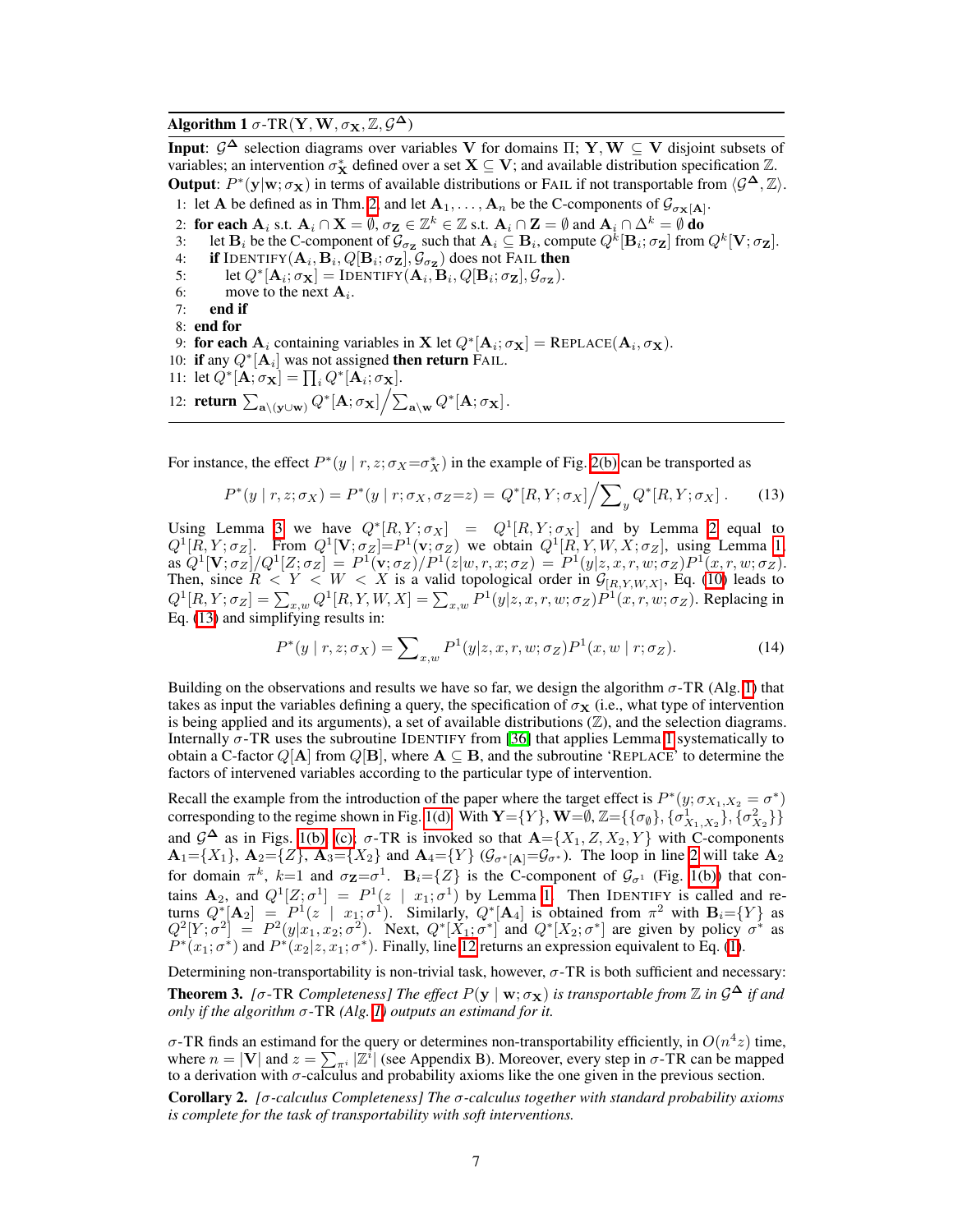#### 4 Graphical Characterization

We proved that the procedure  $\sigma$ -TR, discussed in the previous section, is both sufficient and necessary for transportability task at hand. In this section, we investigate a sufficient and necessary graphical conditions to decide the transportability of a query by graphical inspection.

Consider once more the loan program example in Section  $\sqrt{2}$ . If we learn that *R* also differs from those in  $\pi^*$  (i.e., *R* is also in  $\Delta^1$ ), then the target query is not transportable from the given input distributions. We can examine the reason  $\sigma$ -TR outputs FAIL for the query  $P^*(y; \sigma_X)$ . On line  $\Pi$ since  $\mathbf{W} = \emptyset$ ,  $\mathbf{A} = \{R, X, Z\}$  with C-factors  $\mathbf{A}_1 = \{R, Y\}$ ,  $\mathbf{A}_2 = \{Z\}$ , and  $\mathbf{A}_3 = \{X\}$ . There are three sources of data in  $\mathbb{Z}$ , namely,  $\mathbb{Z}^* = \{\sigma_\emptyset\}$ ,  $\mathbb{Z}^1 = {\sigma_Z^1}$  and  $\mathbb{Z}^1 = {\sigma_W^2}$ . If  $R \in \Delta^1, \Delta^2$ , no C-factor including *R* can be transported from  $\mathbb{Z}^1$  or  $\mathbb{Z}^2$ . Then, the loop in line  $2$  only runs for  $\sigma_{\emptyset} \in \mathbb{Z}^*$  such that  $\mathbf{B}_i = \{W, R, X, Z, Y\}$ , and IDENTIFY fails to obtain  $Q^*[R, Y]$  from  $Q^*[\mathbf{B}_i]$ . At line  $[10]$   $\sigma$ -TR detects that  $Q^*[R, Y]$  was not transported and outputs FAIL.

<span id="page-7-3"></span>

Figure 4: Selection diagram depicting intervention  $\sigma_X^*$ .

Overall,  $\sigma$ -TR fails when there exists some C-component  $A_i$  of  $\mathcal{G}_{\sigma_{\mathbf{X}}[A]}$ , a C-component  $\mathbf{C}_i$  of  $\mathcal{G}^{\mathbf{\Delta}}_{[An(\mathbf{A}_i)]}$ , and for every  $\sigma_{\mathbf{Z}} \in \mathbb{Z}^k \in \mathbb{Z}$  at least one of the following three conditions occur:

<span id="page-7-1"></span>(i)  $A_i \cap \Delta^k \neq \emptyset$ , that is, at least one variable in  $A_i$  has a different mechanism in  $\pi^k$ , or

<span id="page-7-2"></span><span id="page-7-0"></span>(ii)  $A_i \cap Z \neq \emptyset$ , meaning at least one of the variables in  $A_i$  have been intervened by  $\sigma_Z$  in  $\pi^k$ , or (iii) there exists some  $T_i$  s.t.  $A_i \subset T_i \subseteq C_i$ ,  $\mathcal{G}_{\sigma z}[T_i]$  has a single C-component.

Condition  $(iii)$  occurs whenever IDENTIFY (in line  $\overline{A}$ ) fails to obtain  $Q^*[\mathbf{A}_i]=Q^k[\mathbf{A}_i;\sigma_{\mathbf{Z}}]$  from  $Q^k[\mathbf{B}_i; \sigma_{\mathbf{Z}}]$  in  $\mathcal{G}_{\sigma_{\mathbf{Z}}}$  [\[16,](#page-8-17) Thm. 3]. The following result follows immediately from Thm.  $\beta$ :

<span id="page-7-4"></span>**Corollary 3.** Given query  $P^*(y; \sigma_X = \sigma_X^*)$ , selection diagram  $\mathcal{G}^{\Delta}$ , and the distribution specified by  $\mathbb{Z}$ , let **A** be defined as in Thm.  $2$ . Then, the query is not transportable from  $\langle G^{\mathbf{\Delta}}, \mathbb{Z} \rangle$  if and only if *there exists a C-component*  $A_i$  *of*  $\mathcal{G}_{\sigma^*_\mathbf{X}}[A]$  and a C-component  $C_i$  of  $\mathcal{G}^{\mathbf{A}}_{[An(\mathbf{A}_i)]}$  such that for every  $\sigma_{\mathbf{Z}} \in \mathbb{Z}^k \in \mathbb{Z}$ ,  $\mathbf{A}_i$  satisfies conditions *(i)*, *(ii)*, *or (iii)* 

For instance consider  $\mathcal{G}^{\Delta}$  in Fig.  $\mathcal{A}$  with  $\mathbb{Z} = \{\{\sigma_{\emptyset}\}, \{\sigma_X = x\}, \{\sigma_W = g(R), \sigma_R = P'(R)\}\}\$ and intervention  $\sigma_X = \sigma_X^*$ , where  $\sigma_X^*$  enforces some some pre-specified  $P^*(X|R, W; \sigma_X^*)$ . The edge  $R \to X$  is added due to  $\sigma_X^*$  while the two bidirected edges in grey are removed by it. Let  $\mathbf{A}_i = \{Z, R\}$ and  $C_i = \{R, X, W, Z\}$ . We can verify that condition [\(iii\)](#page-7-0) is satisfied for  $\sigma_{\emptyset}$  from  $\pi^*$  and  $\sigma_W$  from  $\pi^2$ . From  $\pi^1$ ,  $\sigma_X = x$  cannot be used due to condition [\(i\)](#page-7-1) and  $\sigma_R$  in  $\pi^3$  satisfies condition (iii). Although for this instance there is no *s-Thicket* [\[21\]](#page-9-4) — a graphical structure precluding transportability in the atomic case — for  $P(y | do(x))$ , the effect of  $\sigma_X^*$  is not transportable. Instead, the condition in Cor.  $\beta$ can be proved equivalent to the presence of an s-Thicket for the effect  $P(a \mid do(\mathbf{x}, an(a) \setminus \mathbf{a}))$  (see Lemma 7 in Appendix D).

# 5 Conclusions

We studied the problem of transporting effects of soft interventions from knowledge encoded in the form of a selection diagram and a combination of observational and experimental data from multiple, heterogeneous domains. We showed how the problem can be solved by transporting the effect of an atomic intervention from the same input (Thm.  $\pi$ ). Similarly, we proved that a conditional effect is transportable only if the marginal effect derived through Thm. [2](#page-5-0) is transportable. We then developed an efficient algorithm called  $\sigma$ -TR (Alg.  $\Pi$ ) that is both sufficient and necessary for finding a function of the available data that matches the target effect (whenever such a function exists). As a corollary, we conclude that  $\sigma$ -calculus together with basic probability axioms are complete for the soft transportability task (Cor.  $\boxed{2}$ ). Finally, we described a complete graphical condition to determine the transportability of any transportability instance  $(Cor.\overline{3})$ . We hope that this series of results related to soft interventions, and knowledge of its relationship with atomic interventions, can help data scientists to apply causal inference in broader and more realistic scenarios.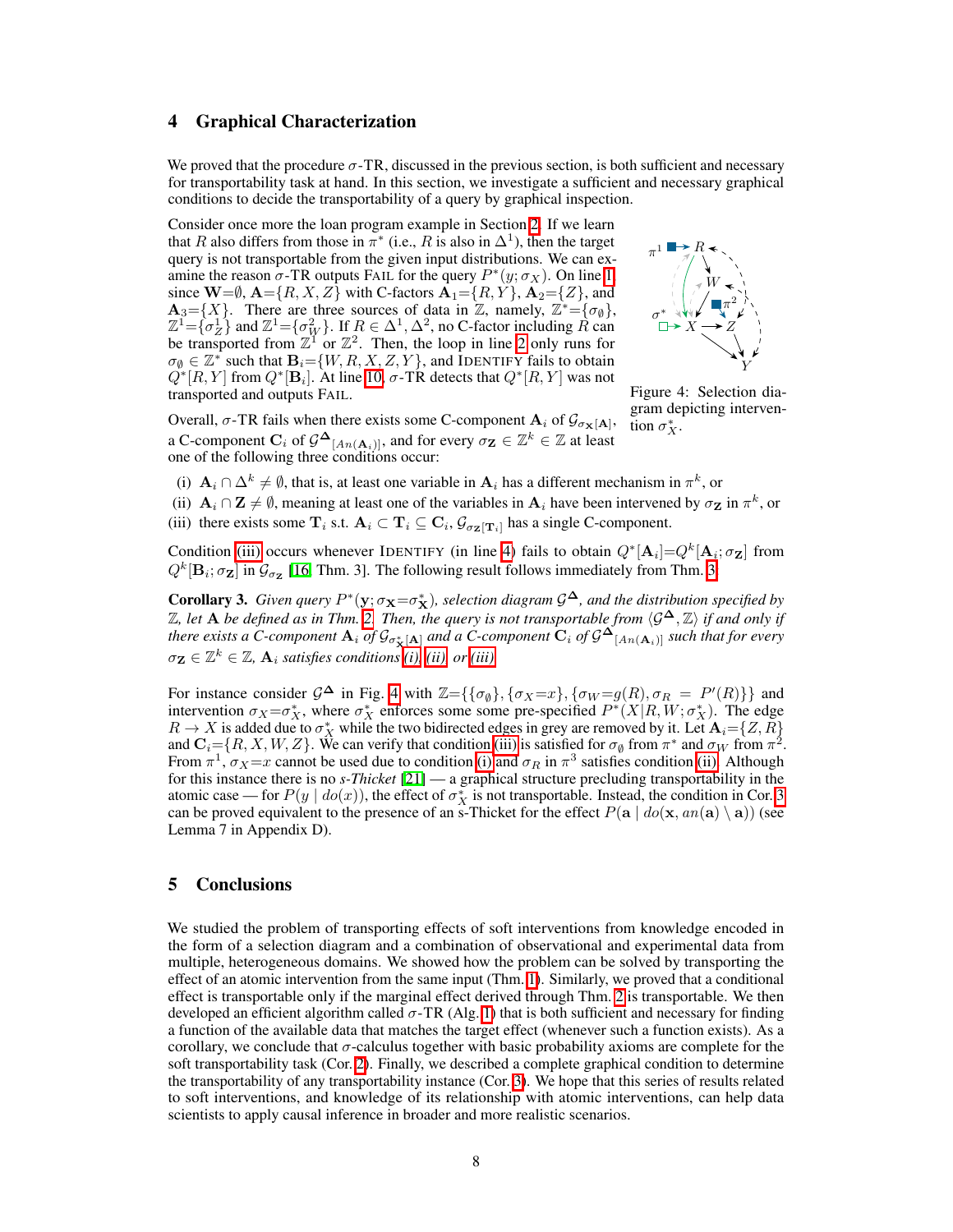#### References

- <span id="page-8-0"></span>[1] A. V. Banerjee, S. Cole, E. Duflo, and L. Linden. Remedying Education: Evidence from Two Randomized Experiments in India\*. *The Quarterly Journal of Economics*, 122(3):1235–1264, 2007.
- <span id="page-8-2"></span>[2] E. Bareinboim and J. Pearl. Transportability of causal effects: Completeness Results. In *Proceedings of the 26th AAAI Conference on Artificial Intelligence*, CA, 2012. Department of Computer Science, University of California, Los Angeles.
- <span id="page-8-8"></span>[3] E. Bareinboim and J. Pearl. Causal Inference by Surrogate Experiments: z-Identifiability. In N. d. F. Murphy and Kevin, editors, *Proceedings of the Twenty-Eighth Conference on Uncertainty in Artificial Intelligence*, pages 113–120. AUAI Press, 2012.
- <span id="page-8-5"></span>[4] E. Bareinboim and J. Pearl. A general algorithm for deciding transportability of experimental results. *Journal of Causal Inference*, 1(1):107–134, 2013.
- <span id="page-8-6"></span>[5] E. Bareinboim and J. Pearl. Transportability from Multiple Environments with Limited Experiments: Completeness Results. In Z. Ghahramani, M. Welling, C. Cortes, N. D. Lawrence, and K. Q. Weinberger, editors, *Advances in Neural Information Processing Systems 27*, pages 280–288. Curran Associates, Inc., 2014.
- <span id="page-8-15"></span>[6] M. Bertrand, D. Karlan, S. Mullainathan, E. Shafir, and J. Zinman. What's Advertising Content Worth? Evidence from a Consumer Credit Marketing Field Experiment\*. *The Quarterly Journal of Economics*, 125(1):263–306, 2 2010.
- <span id="page-8-10"></span>[7] N. Cartwright. *Hunting Causes and Using Them: {A}pproaches in Philosophy and Economics*. Cambridge University Press, New York, NY, 2007.
- <span id="page-8-12"></span>[8] J. D. Correa and E. Bareinboim. From Statistical Transportability to Estimating the Effects of Stochastic Interventions. In *Proceedings of the Twenty-Eighth International Joint Conference on Artificial Intelligence, IJCAI-19*, pages 1661–1667. International Joint Conferences on Artificial Intelligence Organization, 2019.
- <span id="page-8-13"></span>[9] J. D. Correa and E. Bareinboim. A Calculus For Stochastic Interventions: Causal Effect Identification and Surrogate Experiments. In *Proceedings of the 34th AAAI Conference on Artificial Intelligence*. AAAI Press, 2020.
- <span id="page-8-14"></span>[10] A. P. Dawid. Influence diagrams for causal modelling and inference. *International Statistical Review*, 70:161–189, 2002.
- <span id="page-8-11"></span>[11] A. P. Dawid, V. Didelez, and others. Identifying the consequences of dynamic treatment strategies: A decision-theoretic overview. *Statistics Surveys*, 4:184–231, 2010.
- <span id="page-8-1"></span>[12] E. Duflo, R. Glennerster, and M. Kremer. Using Randomization in Development Economics Research: A Toolkit. In T. P. Schultz and J. A. Strauss, editors, *Handbook of Development Economics*, volume 4, chapter 61, pages 3895–3962. Elsevier, 2007.
- [13] D. Geiger, T. S. Verma, and J. Pearl. d-Separation: From Theorems to Algorithms. In *Proceedings, 5th Workshop on Uncertainty in AI*, pages 118–124, 1989.
- <span id="page-8-9"></span>[14] J. J. Heckman. The Scientific Model of Causality. *Sociological Methodology*, 35:1–97, 2005.
- <span id="page-8-7"></span>[15] Y. Huang and M. Valtorta. Identifiability in Causal Bayesian Networks: A Sound and Complete Algorithm. In *Proceedings of the Twenty-First National Conference on Artificial Intelligence (AAAI 2006)*, pages 1149–1156. AAAI Press, Menlo Park, CA, 2006.
- <span id="page-8-17"></span>[16] Y. Huang and M. Valtorta. On the completeness of an identifiability algorithm for semi-Markovian models. *Annals of Mathematics and Artificial Intelligence*, 54(4):363–408, 2008.
- <span id="page-8-16"></span>[17] D. Karlan and J. Zinman. Expanding credit access: Using randomized supply decisions to estimate the impacts. *The Review of Financial Studies*, 23(1):433–464, 2010.
- <span id="page-8-3"></span>[18] S. Lee and V. Honavar. Causal Transportability of Experiments on Controllable Subsets of Variables: z-Transportability. In A. Nicholson and P. Smyth, editors, *Proceedings of the Twenty-Ninth Conference on Uncertainty in Artificial Intelligence (UAI)*, pages 361–370. AUAI Press, 2013.
- <span id="page-8-4"></span>[19] S. Lee and V. Honavar. m-Transportability: Transportability of a Causal Effect from Multiple Environments. In M. desJardins and M. Littman, editors, *Proceedings of the Twenty-Seventh National Conference on Artificial Intelligence*, pages 583–590, Menlo Park, CA, 2013. AAAI Press.